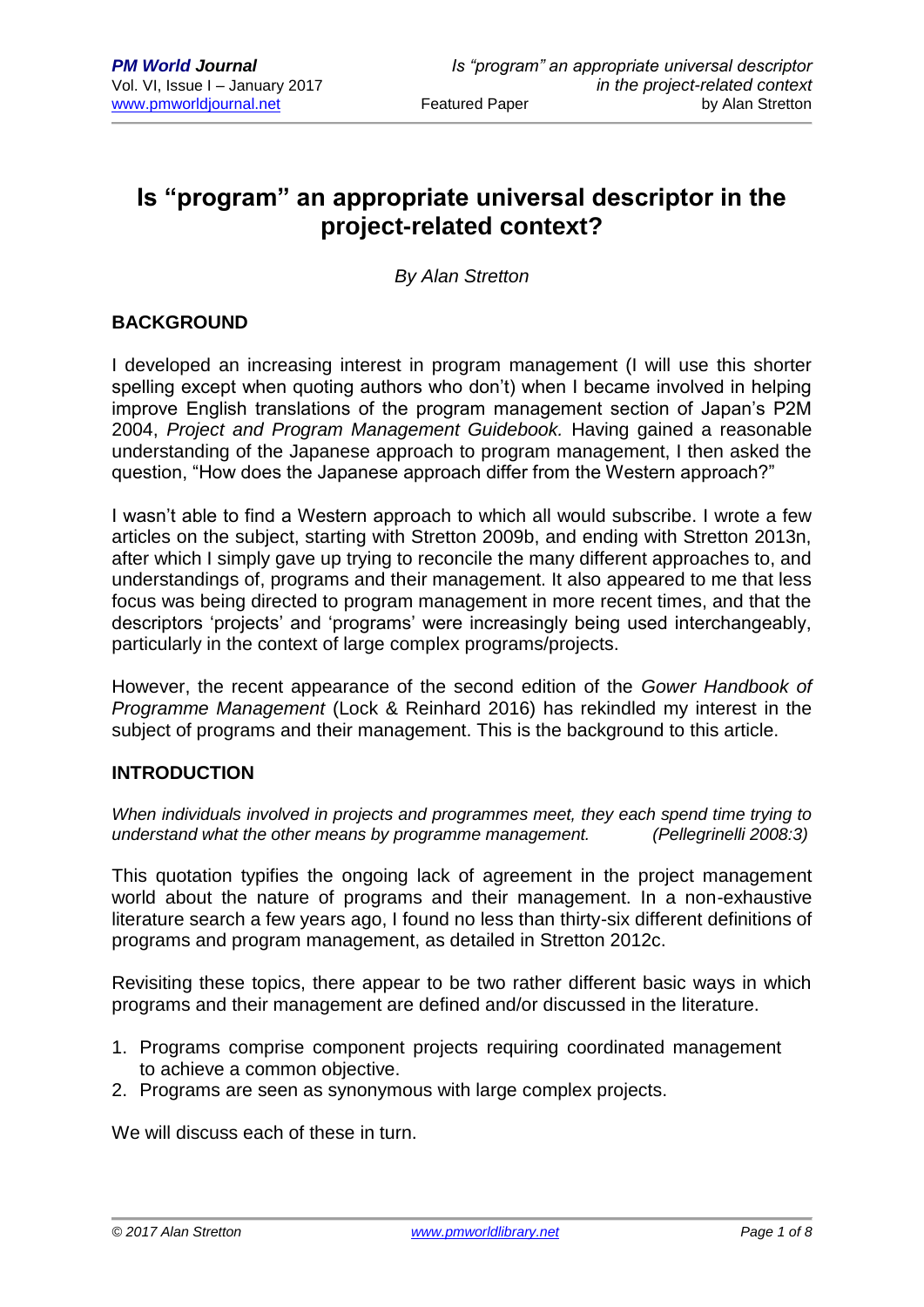# **1. PROGRAMS COMPRISE COMPONENT PROJECTS REQUIRING COORDINATED MANAGEMENT TO ACHIEVE A COMMON OBJECTIVE**

#### **From definitions/descriptors of programs and program management**

As noted above, a few years ago I found some thirty-six different definitions/ descriptors of programs and program management. I will not reproduce them here, but will start with four definitions from some of the best known project and program management standards.

[Program] A group of projects, subprograms and program activities, managed in a coordinated way to obtain benefits not available from managing them individually. (PMI 2013b:2)

Programme management is the coordinated management of projects and change management activities to achieve beneficial change. (APM 2012:14)

[Programme]….a temporary flexible organization created to coordinate, direct and oversee the implementation of a set of related projects and activities in order to deliver outcomes and benefits related to the organization's strategic objectives: a programme is likely to have a life that lasts several years.

(OGC2011) [Turner 2016:32]

A program is defined as an undertaking in which a group of projects for achieving a program mission are organically combined (PMAJ 2008:57)

All 36 definitions include component projects. A few add other entities. As can be seen, PMI has added subprograms and program activities to its group of projects. (Its 2006 definition had only the latter). APM has included change management activities. Five other definitions include other non-project activities. However, it should be noted that more detailed discussions in these cases are generally confined to component projects, with little further mention of non-project activities.

In the thirty six definitions, some of the component projects are varyingly described as related (6), interdependent or interconnected (6), and (purposely) grouped (7). In some other cases, connections between the component projects are not mentioned. Coordination of component projects (or its equivalent) is specifically included in two thirds of the definitions. It also appears to be implied in most of the others.

One further attribute which is either directly stated or implied in most definitions is that the component projects share the attribute that they are specifically contributing to an overall shared program objective – which is varyingly described as a benefit to the organisation (20), or as the organisation's objectives or equivalent (11).

Although the many definitions of programs and their management differ in various ways, most of them share the attribute that programs have component projects which require coordinated management to achieve a common organisational objective and/or benefit.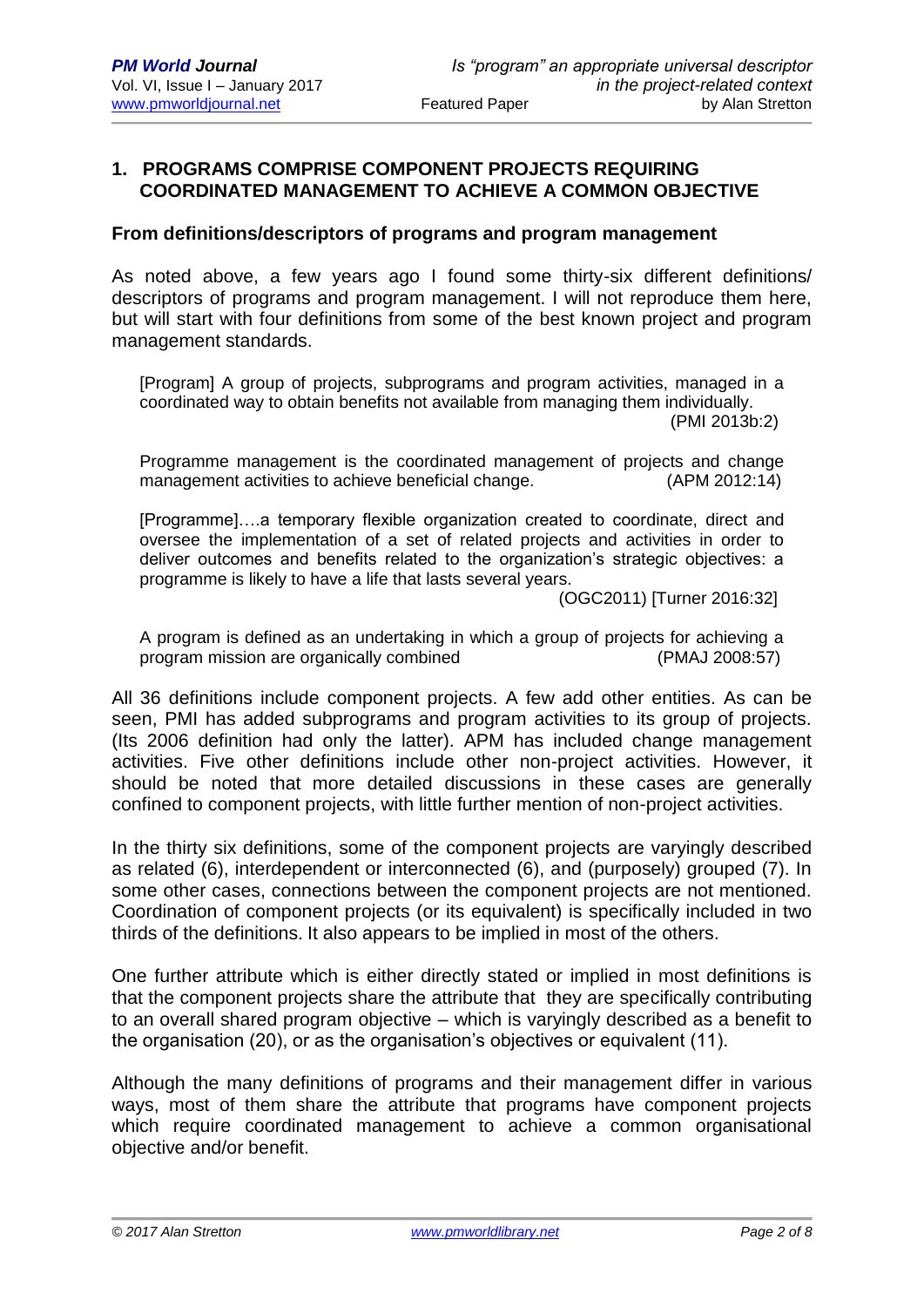We now turn to a second perspective on programs.

# **2. PROGRAMS SEEN AS SYNONYMOUS WITH LARGE COMPLEX PROJECTS**

#### **From discussions of programs and their management in the literature**

As noted by Wagner & Lock 2016:5, historically, the terminologies 'program' and 'project' appear to have been used interchangeably for quite some time from the 1950s in the US aerospace and defence sectors, as project management approaches were being developed there-in. Indeed, this still may well be the case in some major application areas.

For example, in the second edition of the *Gower Handbook of Programme Management,* its *Part II: Good Practice in Programme Management,* has chapters on program management in the Space sector (Drogaul), the Aircraft industry (Henly), the Automotive industry (Altfeld), and the Pharmaceutical sector (Hughes & Boyce). Essentially, these chapters are concerned with managing very large and complex programs in their sectors, but they do not specifically discuss their component projects, nor their management. (However, it is also true that authors in some other sectors place considerable emphasis on coordinated management of component projects – see next section below).

Similarly, in *Part IV: Programme Lifecycles, Processes, Methods and Tools,* about half of the fourteen chapters do not have anything significant to say about managing component projects. To a greater or lesser extent, their primary concern is with scale and complexity.

These particular perspectives certainly see programs as being synonymous with large complex projects. As Parth 2016 observes,

For terminology, current practice uses the word project to cover both projects and programs (in German the word project is used for both) with the specific meaning provided by context.

### **The above two perspectives are combined by some authors**

As just noted, there are also many authors in the *Gower Handbook* who do discuss component projects and their coordinated management in varying degrees of detail. These include the Aviation industry (Dietrich), Construction and engineering (Reyes), Mining (Bekker), Humanitarian and development projects (Vargas et al), The [Scottish] Police (Stewart), [London] Transport sector (Ganney & Banerjee), The ICT Sector (Gortz & Schonert) [German armed forces], and Change programmes (Mack).

However, all these sections are also concerned with programs which are very large and complex. This might give the impression that all programs are large and complex, but of course this is not necessarily so. A program may not be particularly large, nor complex.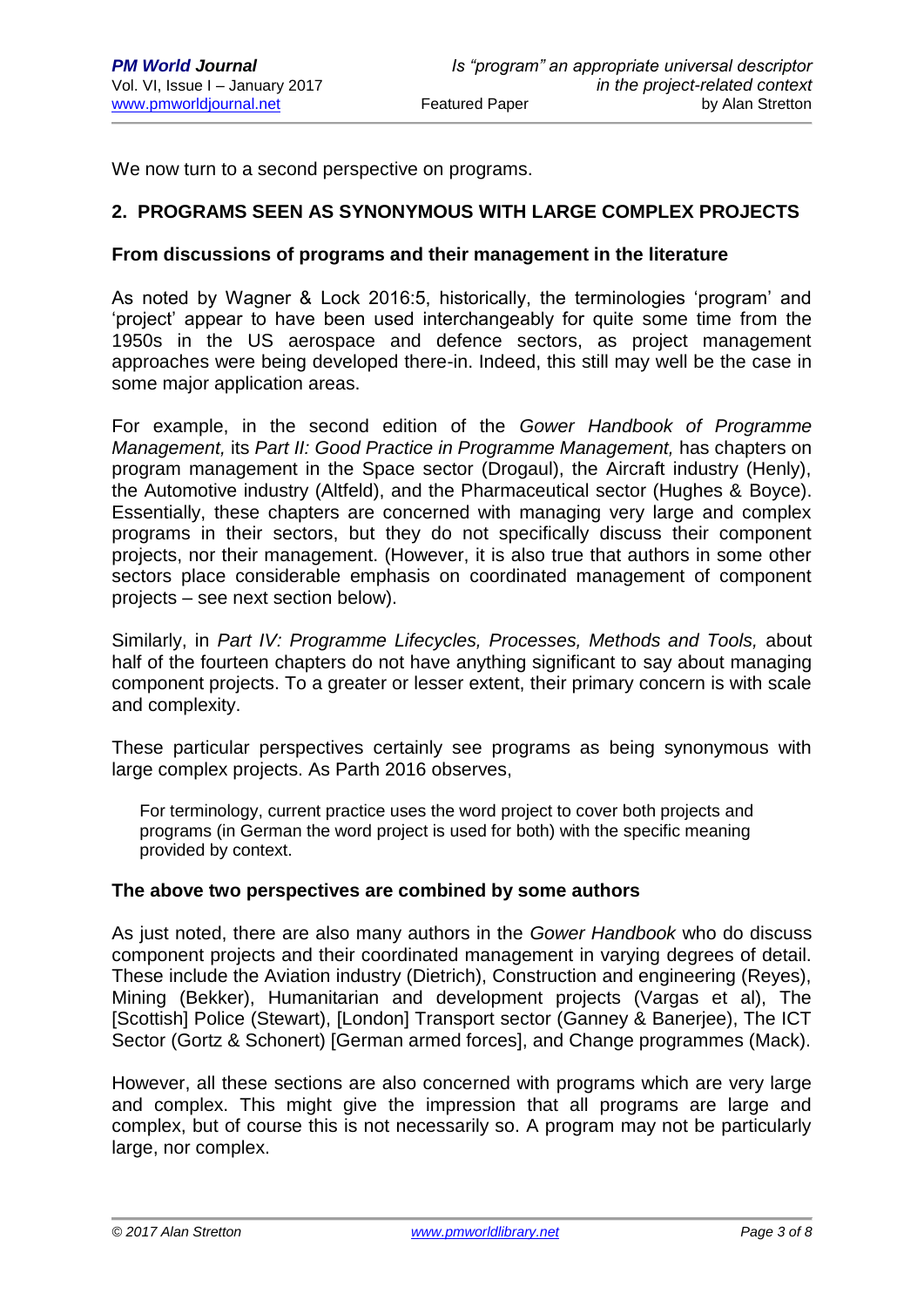# **A program is not necessarily large or complex**

For some seven years I was program manager for an internal management eduction program in Lend Lease Corporation, which at the time had ten main subsidiary companies. Each of these had a project manager who was responsible for the delivery of the program in his company. I simply coordinated the various project managers, mainly in quality contexts. Under most definitions this initiative would certainly qualify as a program – but this program was neither large, nor complex.

Further, of course, complexity is not confined to programs. An individual stand-alone project may be quite complex in its own right.

#### **Large projects are not necessarily programs**

Certain types of large projects do not naturally lend themselves to division into component projects. Very large dams could be an example. They might be seen as a series of projects, such as diversion works, foundation preparation, curtain and blanket grouting, placing of concrete and/or earth-fill, etc. However, the coordination required between such projects is normally relatively trivial, and I doubt that many would class dams as programs. And the most visible activity – i.e. actual placing of concrete or earth-fill on large dams – is essentially a production-line-type challenge.

There are certainly other types of standalone projects which do not lend themselves to being classed as programs, simply because their constituent elements interact in a way that is not amenable to their being subdivided into component projects.

#### **Summarising the above**

Whilst programs are not necessarily large and/or complex, the focus in the *Gower Handbook* is most certainly on large complex programs/projects. There is no doubt that effective management of these types of programs is difficult, and fully deserving of the increasing amount of attention it appears to be attracting in the literature. I propose discussing one aspect of the coverage of the management of large complex programs/projects in the literature in a following article.

In the meantime, I want to briefly discuss an attribute which is unique to programs.

# **A UNIQUE PROGRAM ATTRIBUTE**

I return to the theme of the first section of this article, which is the understanding of programs as comprising component projects requiring coordinated management to achieve a common objective and/or benefit.

This attribute is unique to programs. It distinguishes them from standalone projects, and also from portfolios of projects, which are not normally directly concerned with the more immediate achievement of common objectives of component projects.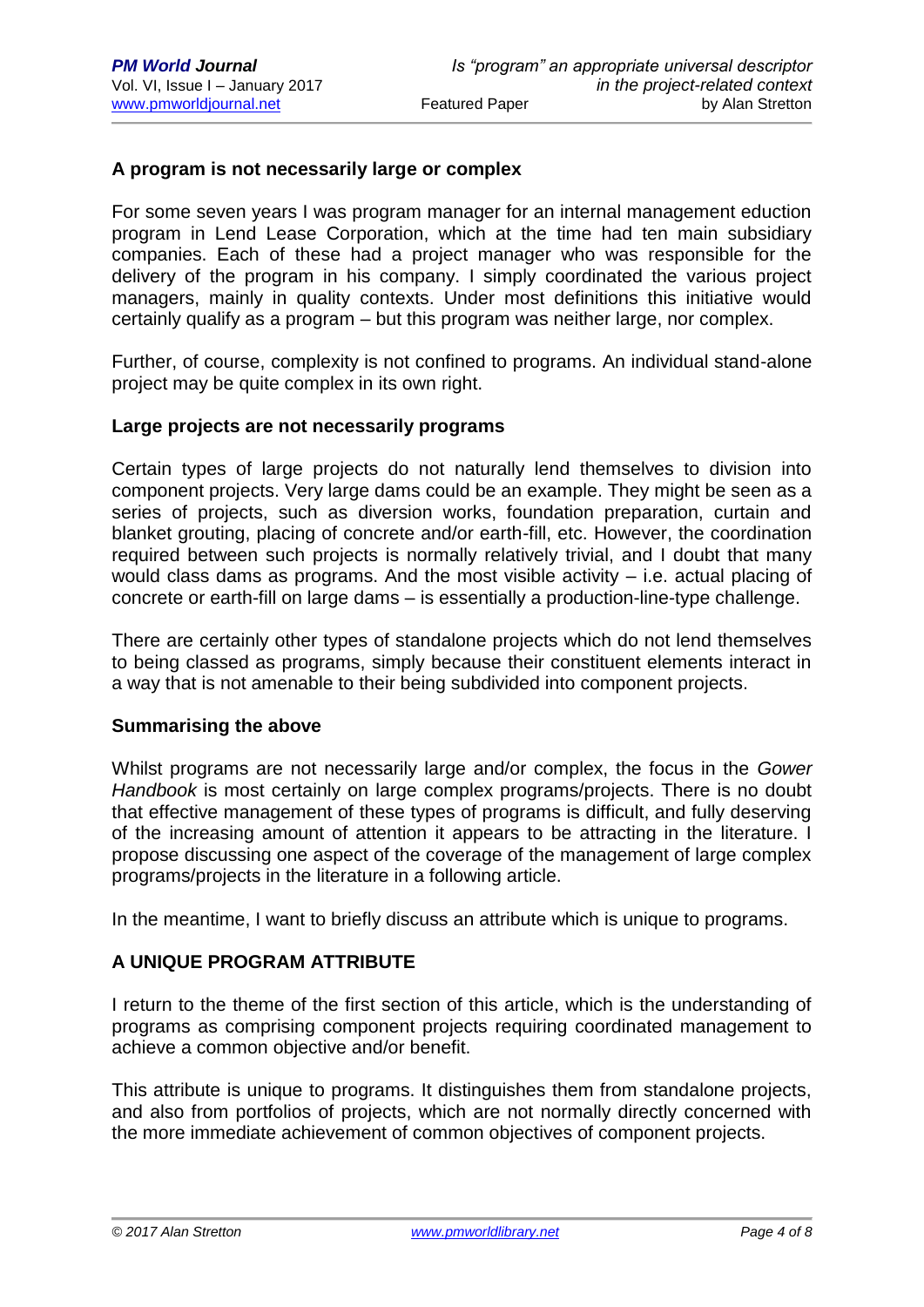Yet this attribute is ignored in most sections of the relevant literature. For example, in a very substantial bibliometric study of 517 program articles and 1164 project articles published in the 21 years up to 2007, under the heading *Neglect of inter-project coordination,* Artto et al 2009 say,

We have noticed that *inter-project coordination* does not appear as a separate issue in the program and project articles.

However, inter-project coordination was being increasingly discussed in project management journals. Around that time, one of the more substantial empirical analyses of mechanisms for such coordination in the program context was made by Dietrich 2006. Danilovic & Sandkill 2005 developed a dependence structure matrix and domain mapping matrix approach for the systematic identification of interdependencies and relations in the multi-project environment of the development of complex products. There were many others who included this topic, albeit a little less definitively, in writing about program management – e.g. Engwall & Jerbrant 2003, Lycett et al 2004, Maylor et al 2006.

Yet, in spite of these, and many other later contributions, more recent editions of the two main standards for program management, namely PMI 2013b and OGC 2011, continue to give scant attention to inter-project coordination This is particularly surprising in light of the fact that both of these standards include the latter very specifically in their definitions of programs, as recorded in Section 1 above.

And, as we have already noted, even more recently, some of the industry-specific chapters in the *Gower Handbook of Programme Management* (2<sup>nd</sup> ed., 2016) do not discuss inter-project coordination. Their programs are essentially treated more in the manner of being just very large projects.

However, as was also noted, several of the chapters in the *Gower Handbook* do discuss this issue, some quite intensively. I believe that these, and other industry specific contributions from other sources, are to be particularly welcomed, as they move us towards overcoming another situation identified by Artto et al 2009, namely that

The program and project literatures do not address industry approaches, nor do they include industry-specific knowledge bases that would address program management in certain industry environments.

Returning to the topic of inter-project coordination, it is, of course, true there is more to program management than managing such coordination (which I have sometimes termed 'internal integration'). There is also the responsibility to manage the integration of the product(s) of the program into its environment, which I have termed 'external integration'.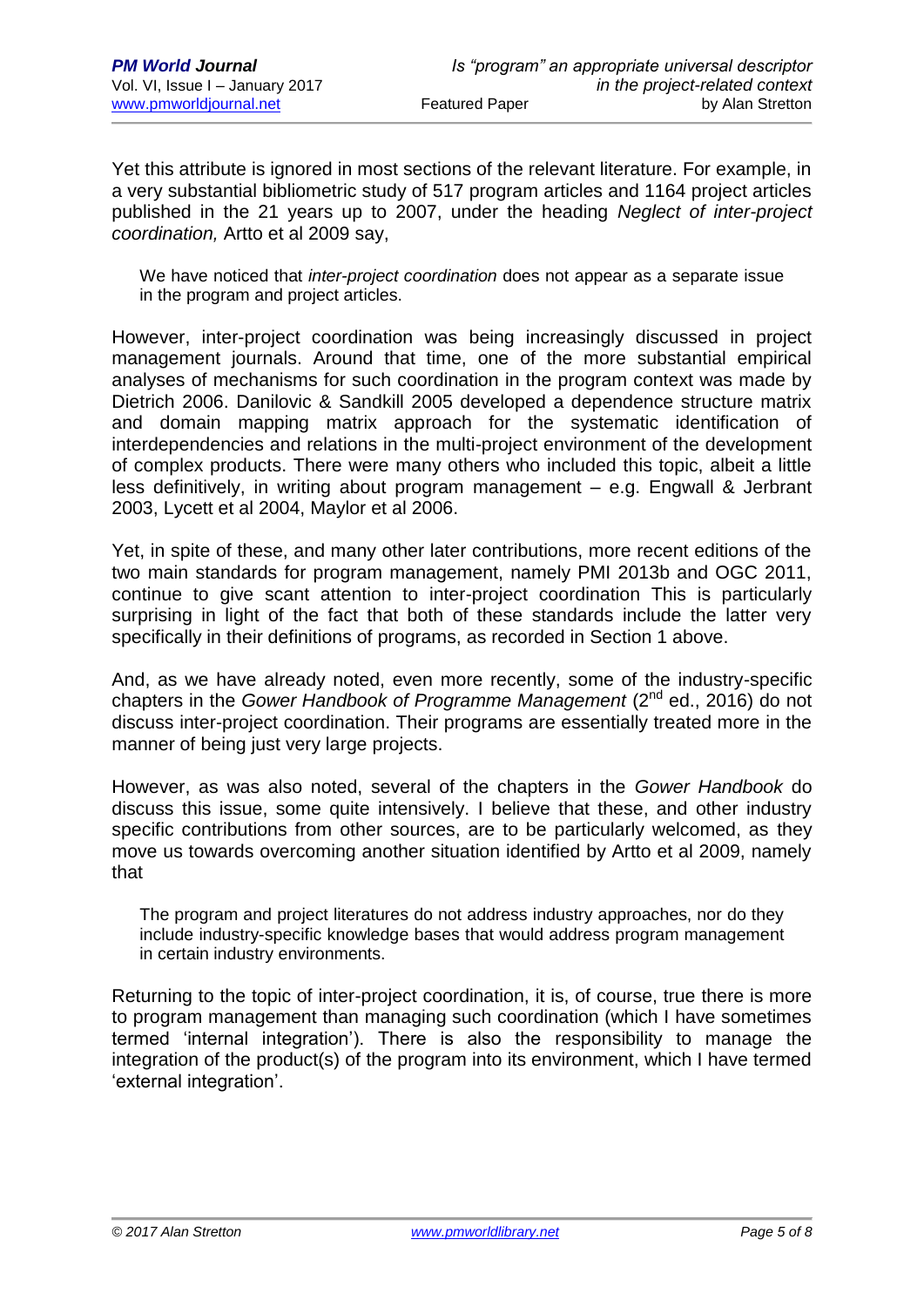However, as I have said over and over again (e.g. Stretton 2012e, 2012h), standalone projects also have exactly the same responsibility regarding external integration. This responsibility is not just confined to program management. The relevant point I want to make here is that it is very important indeed that people who write about the latter make a clear distinction between a program's component projects on the one hand, and standalone projects on the other. At the present time this happens all too seldom.

Summarising the main point of this section, I would like to see much more guidance in the literature on how to go about coordinating the management of the component projects of programs.

# **SUMMARY**

This article is entitled *Is "program" an appropriate universal descriptor in the project context?"* From the above, the short answer appears to be probably not. However this descriptor is widely used, in spite of its meaning different things to different people. So, for the time being, we appear to be stuck with it, appropriate or not.

However, serious study and analysis of programs and program management in the literature does not have a long history – perhaps fifteen to twenty years. By comparison with project management it is relatively immature. So, hopefully future work in the domain of programs and their management may help clarify relevant terminologies and descriptors.

#### **REFERENCES**

APM (Association for Project Management) (2012). APM Body of Knowledge. 6<sup>th</sup> Edition. High Wycombe, UK; Association for Project Management.

ARTTO Karlos, Miia MARTINSUO, Hans Geog GEMUNDEN & Jarkko MURTOARO (2009). Foundations of program management: A bibliometric view. *International Journal of Project Management,* 27 1-18

DANILOVIC Mike & Bengt SANDKULL (2005). The use of dependence structure matrix and domain mapping matrix in managing uncertainty in multiple project situations. *International Journal of Project Management,* 23, 193-203.

DIETRICH Perttu (2006). Mechanisms for inter-project integration – Empirical analysis in program context. *Project Management Journal,* August, pp 49-61

ENGWALL Mats & Anna JERBRANT (2003). The resource allocation syndrome: The prime challenge of multi-project management? *International Journal of Project Management,* 21 403-409.

LOCK Dennis & Reinhard WAGNER (Eds) (2016). *Gower Handbook of Programme*  Management. 2<sup>nd</sup> Edition. Abingdon, Oxon; Routledge.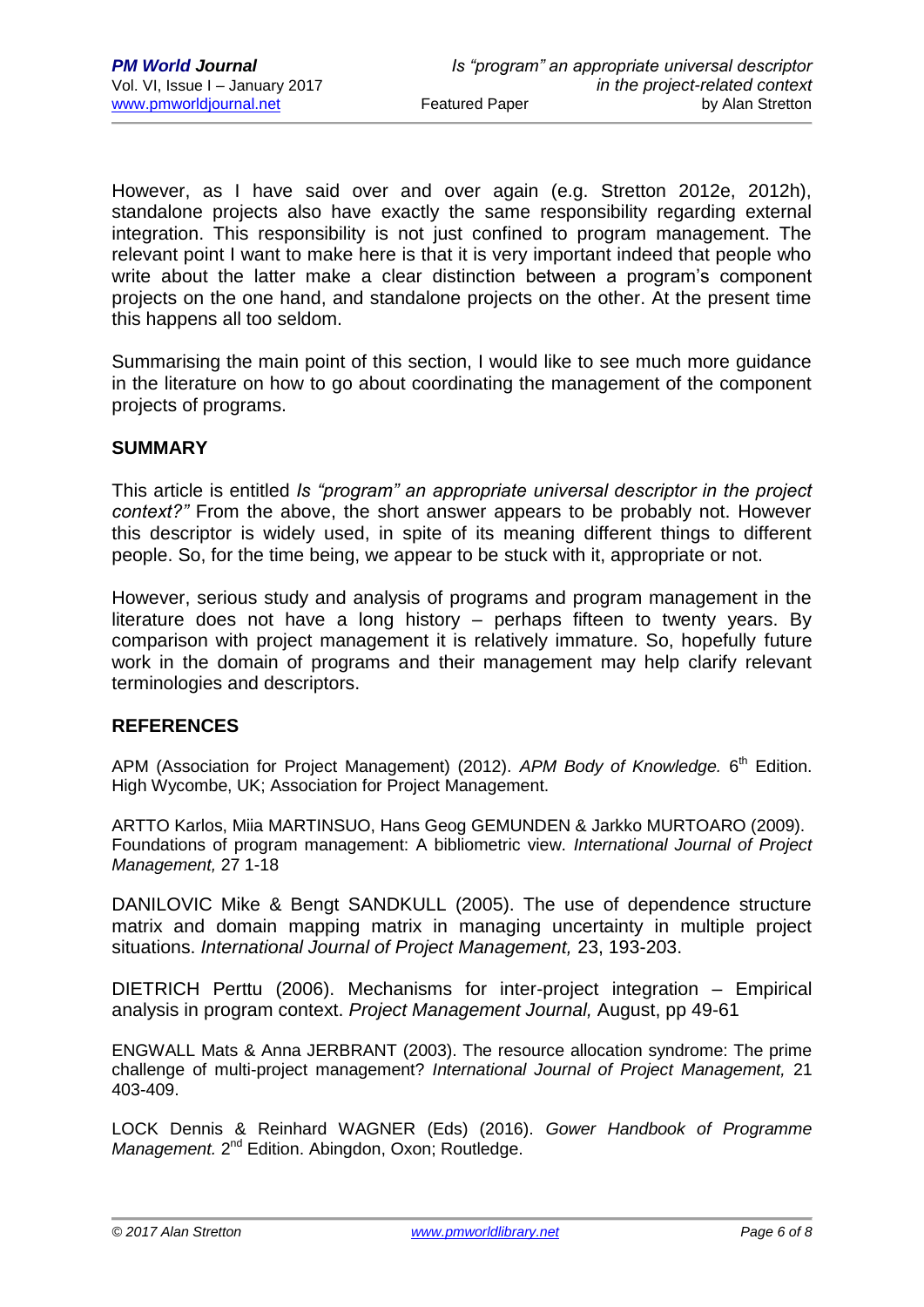LYCETT Mark, Andreas RASSAU & John DANSON (2004). Programme Management: A Critical Review. *International Journal of Project Management,* Vol 22, pp 289-299.

MAYLOR Harvey, Tim BRADY, Terry COOKE-DAVIES, & Damien HODGSON (2006). From projectisation to programmification. *International Journal of Project Management,* Vol 24, Issue 8, pp 663-674.

OGC (OFFICE OF GOVERNMENT COMMERCE) (2011). *Managing Successful*  Programmes. 4<sup>th</sup> Edition, London, The Stationary Office.

PARTH, Frank R (2016). Successful program delivery starts long before the program does. *PM World Journal,* Vol. V, Issues VII, VIII, IX, July, August, September.

PELLEGRINELLI, Sergio (2008). *Thinking and acting as a great programme manager.*  Basingstoke, Hampshire; Palgrave Macmillan.

PMAJ (2008). *P2M - Project and Program Management for Enterprise Innovation: Guidebook".* Tokyo, Japan; Project Management Association of Japan (PMAJ).

PMI (PROJECT MANAGEMENT INSTITUTE) (2013b). *"The Standard for Program*  Management". 3<sup>rd</sup> Edition, Newtown Square, PA: Project Management Institute

STRETTON Alan (2013n). Managing inter-project coordination within programs. *PM World Journal*, Vol II, Issue XII, December.

STRETTON Alan (2012h). Notes on programs vs. standalone projects. *PM World Journal*, Vol I, Issue IV, November.

STRETTON Alan (2012e). Programs, 'standalone' & 'component' projects, and perceptions of the scope of project management applicability. *PM World Journal*, Vol I, Issue I, August.

STRETTON Alan (2012c). Program management: Types of relationships between component projects. *PM World Today*, Vol XIV, Issue II, February.

STRETTON Alan (2009b). Program management diversity – Opportunity or problem? *PM World Today*, Vol XI, Issue VI, June.

TURNER, Rodney (2016). The nature of programmes and their interrelation with projects, portfolios and operations. In the *Gower Handbook of Programme Management*, 2<sup>nd</sup> Edition, Eds Dennis Lock and Reinhard Wagner. Chapter 3, pp 29-40.

WAGNER Reinhard & Dennis LOCK (2016). Introduction to programme management. . In the Gower Handbook of Programme Management, 2<sup>nd</sup> Edition, Eds Dennis Lock and Reinhard Wagner. Chapter 1, pp 3-17.